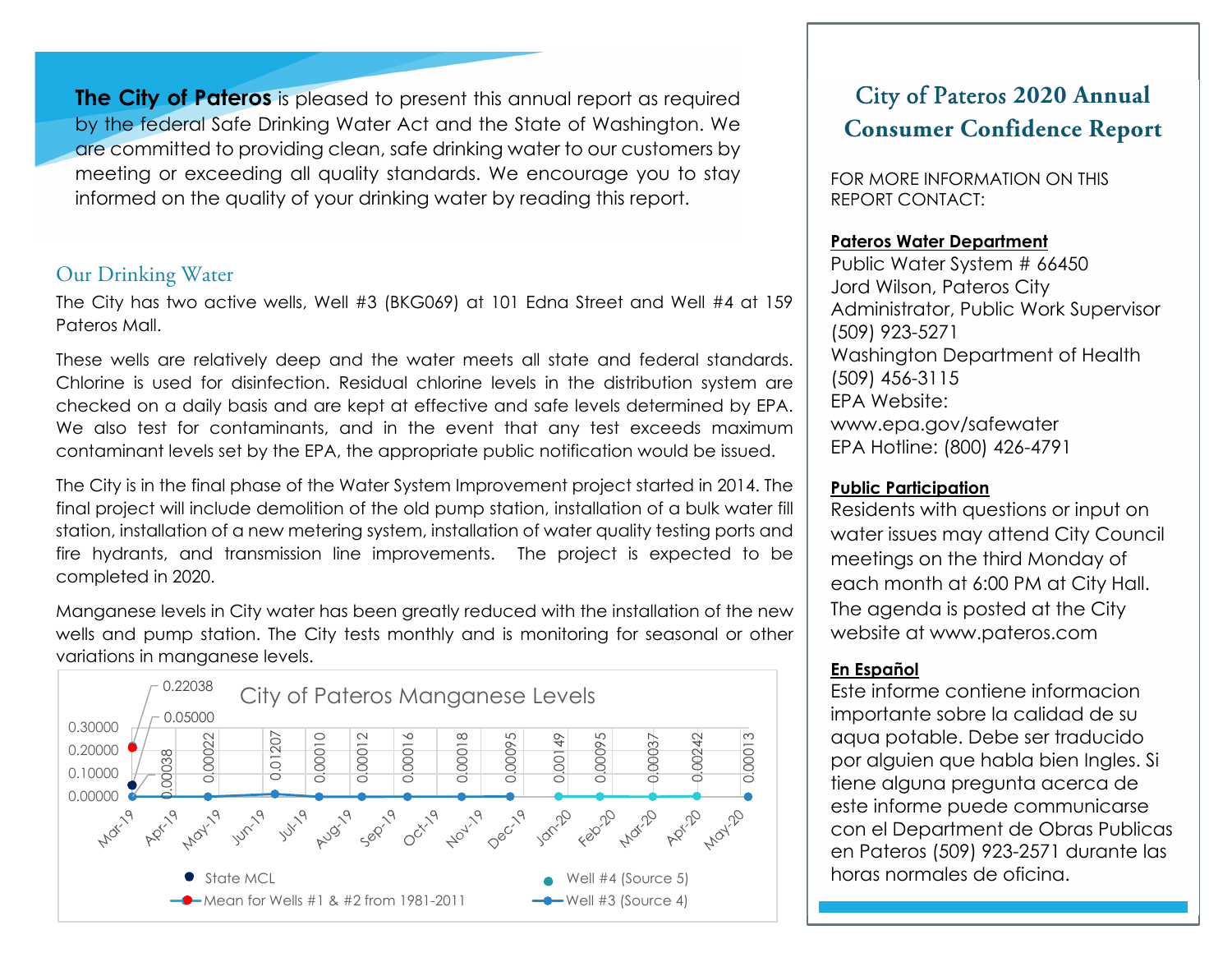# **The Effects of Lead in Drinking Water**

In Washington State, lead in drinking water comes primarily from materials and components used in household plumbing. The more time water has been sitting in pipes, the more dissolved metals, such as lead, it may contain. Elevated levels of lead can cause serious health problems, especially in pregnant women and young children.

To help reduce potential exposure to lead: for any drinking water tap that has not been used for 6 hours or more, flush water through the tap until the water is noticeably colder before using for drinking or cooking. You can use the flushed water for watering plants, washing dishes, or general cleaning. Only use water from the cold-water tap for drinking, cooking, and especially for making baby formula. Hot water is likely to contain higher levels of lead. If you are concerned about lead in your water, you may wish to have your water tested. Information on lead in drinking water is available from the EPA's Safe Drinking Water Hotline at 1-800-426-4791 or online at a contract of the contract of the contract of the contract of the contract of the contract of the contract of the contract of the contract of the contract of the contract of the contract of the contract of the http://www.epa.gov/safewater/lead**.**

# **Cross Connection Control**

Cross connections are links between drinking water piping and any plumbing or equipment through which it may be possible for used water or other substances to enter (or backflow) into the public water supply. Our Cross Connection Control Program helps control backflow and cross connections by identifying and eliminating unsafe situations or practices; however, a large part of the success of the program depends on the cooperation of our city's property owners.

Each individual property owner is responsible for maintaining their plumbing system according to the plumbing code and state regulations. This includes preventing or eliminating cross connections. If you have a lawn irrigation system fertilizer hose attachment or any other type of water-using equipment, you have a cross connection and should be taking measures to prevent backflow. Many of these household cross connections require the installation of mechanical units called backflow prevention assemblies. These units, when properly installed, tested and maintained, prevent used water or substances from flowing backward.

If you have question about the cross connections, or plan on installing a backflow prevention assembly on your property, you are encouraged to contact Pateros City Hall at (509) 923-2571

| Lead and copper monitoring results in City of Pateros for 2016<br>Lead and Copper standard test is required every 3 years.<br>Lead and Copper 90 <sup>th</sup> percentile: Out of every 10 homes sampled, 9 were at or below this level. |             |                        |                                                |                                                                          |  |  |  |
|------------------------------------------------------------------------------------------------------------------------------------------------------------------------------------------------------------------------------------------|-------------|------------------------|------------------------------------------------|--------------------------------------------------------------------------|--|--|--|
| <b>Parameter and</b><br><b>Units</b>                                                                                                                                                                                                     | <b>MCLG</b> | <b>Action</b><br>Level | 2019 Results<br>90 <sup>th</sup><br>Percentile | <b>Major Sources in Drinking Water</b>                                   |  |  |  |
| Copper (ppm)                                                                                                                                                                                                                             | .3          | 1.3                    | 0.0426                                         | Corrosion of household plumbing<br>systems; erosion of natural deposits. |  |  |  |
| Lead (ppb)                                                                                                                                                                                                                               | 0           | 15                     | 0.00088                                        | Corrosion of household plumbing<br>systems; erosion of natural deposits. |  |  |  |

#### Important Health Information

Drinking water, including bottled water, may reasonably be expected to contain at least small amounts of some contaminants. The presence of contaminants does not necessarily indicate that water poses a health risk. More information about contaminants and potential health effects can be obtained by calling the EPA's Safe Drinking Water Hotline (1- 800-426-4791).

Some people may be more vulnerable to contaminants in drinking water than the general population.

Immunocompromised persons such as persons with cancer undergoing chemotherapy, persons who have undergone organ transplants, people with HIV/AIDS or other immune system disorders, some elderly, and infants can be particularly at risk from infections. These people should see advice about drinking water from their health care providers. EPA/CDC guidelines on appropriate means to lessen the risk of infection by Cryptosporidium and other microbial contaminants are available from the Safe Drinking Water Hotline (1-800-426-4791).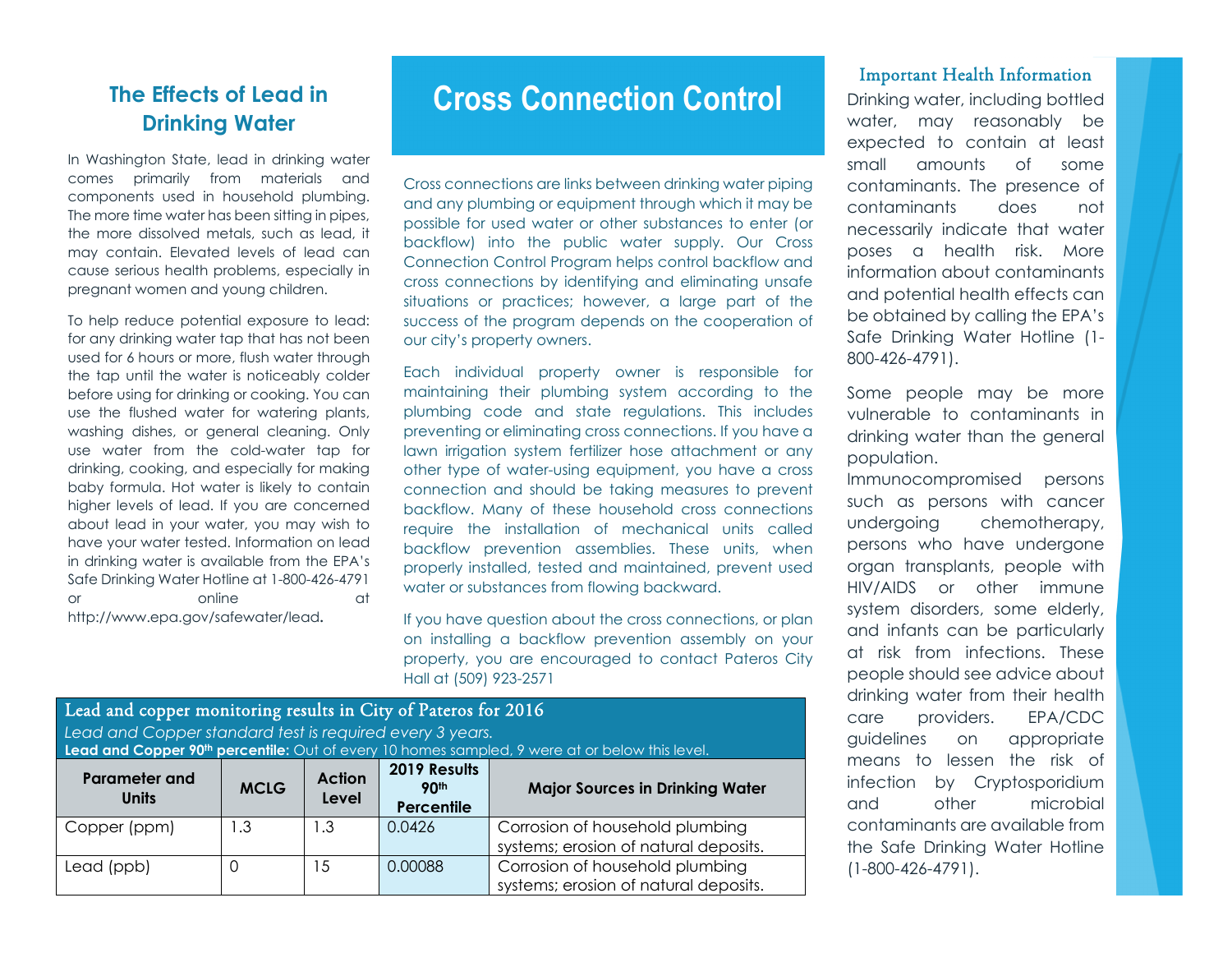# Quality Data Table for 2020

| SOURCE         | <b>CONTAMINANTS</b><br>(UNITS) |                               | EPA's<br><b>Allowable</b><br><b>Limits</b> | <b>YOUR</b><br><b>WATER</b> | <b>SAMPLE</b><br>YEAR | <b>NOILAIOIV</b> | <b>TYPICAL SOURCE</b>                                                                                                                        |
|----------------|--------------------------------|-------------------------------|--------------------------------------------|-----------------------------|-----------------------|------------------|----------------------------------------------------------------------------------------------------------------------------------------------|
|                |                                | <b>MCLG</b>                   | <b>MCL</b>                                 |                             |                       |                  |                                                                                                                                              |
|                |                                | <b>Inorganic Contaminants</b> |                                            |                             |                       |                  |                                                                                                                                              |
|                | Antimony (ppb)                 |                               | 6                                          | 0.0002                      | 2017                  | <b>No</b>        | Discharge from petroleum refineries; fire<br>retardants; ceramics; electronics; solder                                                       |
|                | Arsenic (ppb)                  |                               | 0.1014                                     | 0.0013                      | 2017                  | No.              | Erosion of natural deposits; Runoff from<br>orchards; runoff from glass and electronics<br>production wastes                                 |
|                | Asbestos                       |                               | $\overline{7}$                             | 0.119                       | 2015                  | No.              | Decay of asbestos cement water mains;<br>Erosion of natural deposits                                                                         |
|                | Barium (ppm)                   |                               | $\overline{2}$                             | 0.1259                      | 2017                  | No.              | Discharge of drilling wastes; Discharge from<br>metal refineries; Erosion of natural deposits                                                |
|                | Cadmium (ppb)                  |                               | 0.005                                      | 0.0001                      | 2017                  | No.              | Corrosion of galvanized pipes; Erosion of<br>natural deposits; Discharge from metal<br>refineries; Runoff from waste batteries and<br>paints |
|                | Chromium (ppb)                 |                               | 0.1                                        | 0.0043                      | 2017                  | <b>No</b>        | Discharge from steel and pulp mills; Erosion of<br>natural deposits                                                                          |
|                | Cyanide (ppb)                  |                               | 0.2                                        | 0.01                        | 2017                  | No.              | Discharge from Steel/metal factories;<br>Discharge from plastic and fertilizer factories                                                     |
|                | Fluoride (ppm)                 | 4                             | 4                                          | 0.55                        | 2017                  | <b>No</b>        | Erosion of natural deposits; Water additive<br>which promotes strong teeth; Discharge from<br>fertilizer and aluminum factories              |
| $\overline{4}$ | Gross Alpha                    | n/a                           | n/a                                        | $4.44 -$<br>7.85            | 2019                  | <b>No</b>        | Measures radioactivity in drinking water.                                                                                                    |
|                | Mercury (ppb)                  |                               | 0.002                                      | 0.0002                      | 2017                  | <b>No</b>        | Erosion of natural deposits; Discharge from<br>refineries and factories; Runoff from landfills;<br>Runoff from cropland                      |
| 4              | Nitrate (ppm)                  |                               | 10                                         | 3.9                         | 2019                  | <b>No</b>        | Runoff from fertilizer use; Leaching from septic<br>tanks, sewage; Erosion of natural deposits                                               |
| 4              | Nitrite (ppm)                  |                               | $\mathbf{1}$                               | 0.07                        | 2019                  | <b>No</b>        | Runoff from fertilizer use; Leaching from septic<br>tanks, sewage; Erosion of natural deposits                                               |
| $\overline{4}$ | Radium 228                     | n/a                           | 5.0                                        | $0 - 1.0$                   | 2019                  | <b>No</b>        | Measures radioactivity in drinking water.                                                                                                    |
|                | Selenium (ppb)                 |                               | 0.05                                       | 0.0016                      | 2017                  | No.              | Discharge from petroleum and metal<br>refineries; Erosion of natural deposits;<br>Discharge from mines                                       |
|                | Thallium (ppb)                 |                               | 0.002                                      | 0.0003                      | 2017                  | <b>No</b>        | Leaching from ore-processing sites; Discharge<br>from electronics, glass, and drug factories                                                 |
| 4              | Herbicide                      | n/a                           | n/a                                        | LT SDRL                     | 2019                  | <b>No</b>        | All Synthetic Organic Chemical below SDLR                                                                                                    |
| 4              | Hardness                       | n/a                           | n/a                                        | 274                         | 2019                  |                  |                                                                                                                                              |

**Action Level (AL).** The concentration of a contaminant which, if exceeded, triggers treatment or other requirements that a water system must follow.

**Maximum Contaminant Level (MCL)**: The highest level of a contaminant that is allowed in drinking water. MCLs are set as close to the MCLGs as feasible using the best available treatment technology. **Maximum Contaminant Level Goal (MCLG):** The level of a contaminant in drinking water below which there is no

known or expected risk to health. MCLGs allow for a margin of safety. **Maximum Residual Disinfectant Level (MRDL):** The highest level of a disinfectant

allowed in drinking water. There is convincing evidence that addition of a disinfectant is necessary for control of microbial contaminants

**Maximum Residual Disinfectant Level Goal (MRDLG):** The level of a drinking

water disinfectant below which there is no known or expected risk to health. MRDLGs do not reflect the benefits of the use of disinfectants to control microbial contaminants

**n/a:** Not Applicable

**Not Detected (ND):** Lab analysis indicates that the contaminant is not present or not detectable with the best available technology.

**ppb:** Parts per billion, or micrograms per liter.

**ppm:** Parts per million, or milligrams per liter.

**Range:** The lowest (minimum) amount of contaminant detected and the highest (maximum) amount detected during a sample period.

**LT SDRL:** Less than State Detection Reporting Limit

**Treatment Technique (TT):** A required process intended to reduce the level of a contaminant in drinking water.